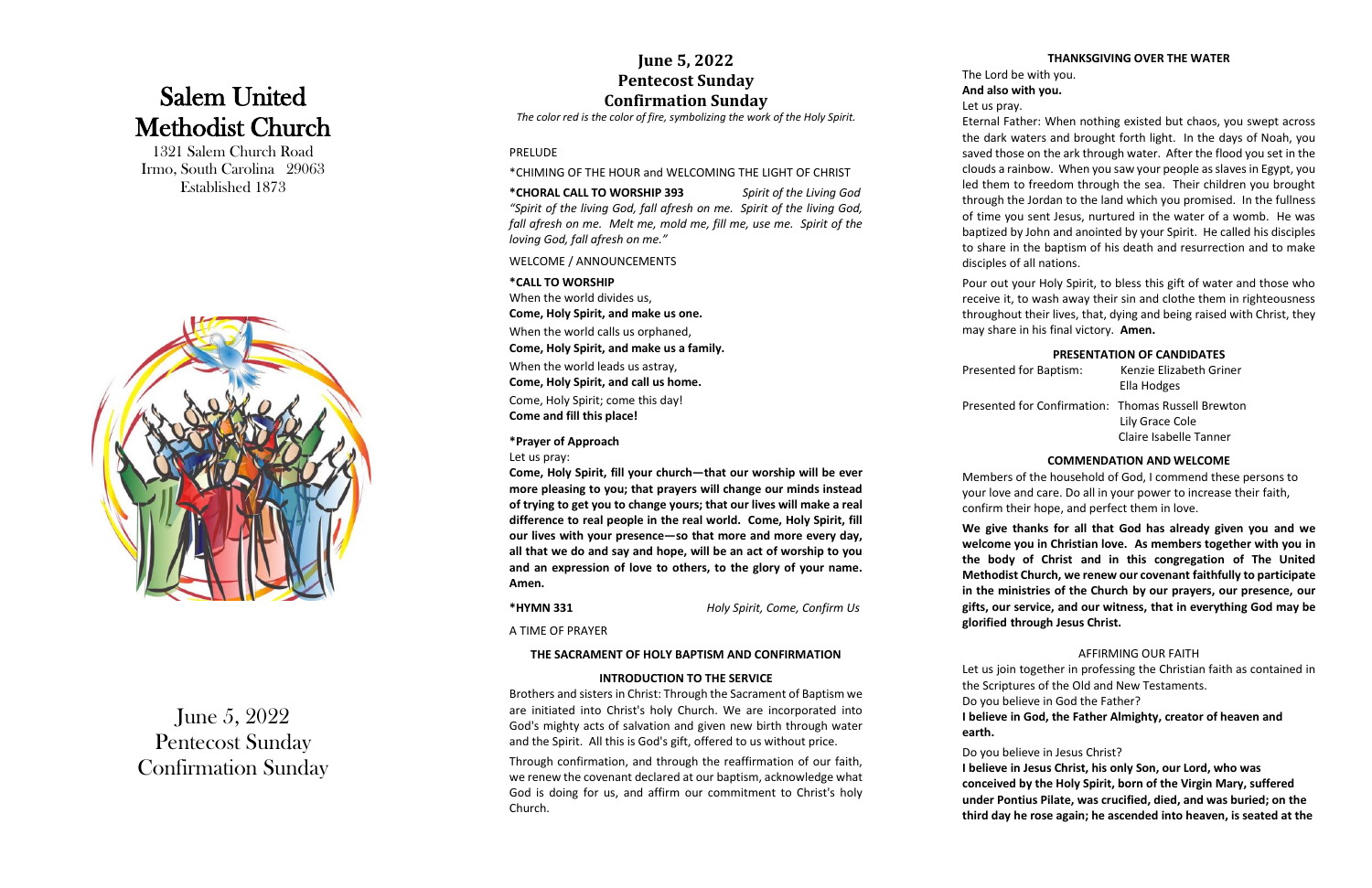**right hand of the Father, and will come again to judge the living and the dead.**

Do you believe in the Holy Spirit?

**I believe in the Holy Spirit, the holy catholic church, the communion of saints, the forgiveness of sins, the resurrection of the body, and the life everlasting. Amen.**

#### **OFFERTORY**

*If you have a prayer request, please fill out the blue prayer card and place in the offering plate.* 

#### **\*DOXOLOGY 95**

ANTHEM *Praise His Holy Name*

INTRODUCTION TO THE LESSON

**SCRIPTURE LESSON Acts 2:1-21** 

#### **THE CHILDREN'S MOMENT**

*We invite children of all ages to come forth for the children's moment.* 

#### **\*HYMN 347** *Spirit Song*

PENTECOST HOMILY

**SACRAMENT OF HOLY COMMUNION A SERVICE OF WORD AND TABLE III, pg. 15**

INVITATION

**THE GREAT THANKSGIVING**

**THE LORD'S PRAYER**

THE SERVICE OF THE LAVABO

#### **RECEIVING THE BREAD AND CUP**

**\*HYMN OF RESPONSE 2241** *The Spirit Sends Us Forth to Serve* \*BENEDICTION

#### **\*CHORAL RESPONSE**

\*WE FOLLOW THE LIGHT OF CHRIST INTO THE WORLD

\*THE CHIMING OF THE TRINITY

\*POSTLUDE AND DEPARTING

*\*Indicates that the congregation stands. If standing is uncomfortable, please remain seated and continue with your participation. Bold titles indicate congregation participation.*

#### *A Welcome to our Guests!*

*We are honored that you are worshipping with us. Please complete the "red book" registration to record your presence. Also, please introduce yourself to those around you and visit our Welcome Center. We have a welcome gift for our first-time guests in the welcome center. Please stop by the desk at the close of the worship service. We hope you will return to join us again in Worship!*

#### **STEWARDSHIP AND ATTENDANCE**

**Week of May 29, 2022** Needed each week to fund unified budget \$13,941.58 Unified budget received \$9,900.00 Needed to meet budget year to date (Incldg. bldg. fund) \$306,714.76 Unified budget received year to date (Incldg. bldg. fund) \$264,623.98

| <b>Attendance</b>            | <b>On Line Viewing</b> |
|------------------------------|------------------------|
| Worship 155 Sunday School 57 | 107                    |

#### **PLEASE PRAYERFULLY REMEMBER:**

**Brookdale —** Mary Skenes **Embrace Hospice House** — Bill Oswald **Generations of Irmo** — Carolyn Brower, Joyce Cook, Dot Corley, Anita Weed **Harbison Shores** — Mary Catherine Bickley Erskine **Lexington Extended Care** — Ray Keith **Lowman Home — Gwen Parnell Tyborne UCP** — Jessica Gore **Special Prayers** — Bob Davis**,** Faye Derrick**,** Leroy Gibson, Stephanie Knott, Willa McLane, Lee McMillan, Voncille Meetze, Margie Oswald, Molly Kate Shealy, Terry Waites, Ed Thomas

#### **ASSISTING IN WORSHIP TODAY:**

| <b>Ushers:</b>                                               | Lead – Keith Corley             |  |  |
|--------------------------------------------------------------|---------------------------------|--|--|
|                                                              | <b>Scott Butler</b>             |  |  |
|                                                              | Ron Joye                        |  |  |
|                                                              | Van Morgan                      |  |  |
| <b>Sound Booth:</b>                                          | Stephen Page                    |  |  |
| <b>Trustee:</b>                                              | Ryan Cole                       |  |  |
| Acolyte:                                                     | <b>Matthew Tanner</b>           |  |  |
| <b>Nursery:</b>                                              | Ashley Anderson, Maggie Brewton |  |  |
| The nursery will be available during the 10:30 worship hour. |                                 |  |  |

### *Flower Ministry*

The flowers which grace the Holy Altar today are given to the Glory of God by Larry and June Salters in honor of their 55<sup>th</sup> wedding anniversary and of their grandsons Collin Salters who graduated from USC and Cain McKay who graduated from Wofford this spring.

#### Church on the Lake is Back!

Our Church on the Lake service at Woodmen of the World, 2000 Johnson Marina Rd., Chapin, will **start next Sunday** and conclude on September  $25<sup>th</sup>$ . Mark your calendars now to enjoy this 8:30 am service. We look forward to worshiping with you

there!

#### **Ongoing Ways to Support the Church**

If you are interested in assisting Pastor Jeff with the sacrament of **holy communion**, we encourage your participation and ask you to place your name on the sign-up sheet located in the Welcome Center. Pastor Jeff will contact you prior to your participation to ensure you are adequately prepared. The **flower calendar** is also located in the Welcome Center. Cost is \$95 for two arrangements and is a thoughtful way to honor or memorialize someone special. The arrangements are yours to take following the service. If you would like to donate the flowers, they will be arranged into several different vases to be delivered to shut-ins and the sick.

#### "**Y'all Come Choir "**

Do you love to sing but just can't commit to weekly choir practice during the school year? **Summer Choir** is perfect for you!!! Every Sunday during the Summer (June 12 - Aug. 28) we will meet in the Choir room on Sunday mornings at 10am to practice the hymns and a short Anthem. You do not need any choir experience to come and sing. All you need is to have a positive attitude to make a joyful noise to the glory of God!

#### **Sharing God's Love**

Our current needs: Pancake Mix, Syrup, Jelly, Oatmeal, Tea, Small Coffee, Juice, Baking mixes, Rice Dinners, Pasta Dinners, Pasta Sauce, Elbow and Shell Pasta, Pork n Beans, Snacks: Granola Bars, Chips, Trail Mix, Lance Snack, and Crackers.

*Drop off containers are located in each Sunday School Room, Church Office lobby and in the hallway next to the Fellowship* 

192 items were delivered to Sharing God's Love on May 31<sup>st</sup>.

# *Hall entrance.*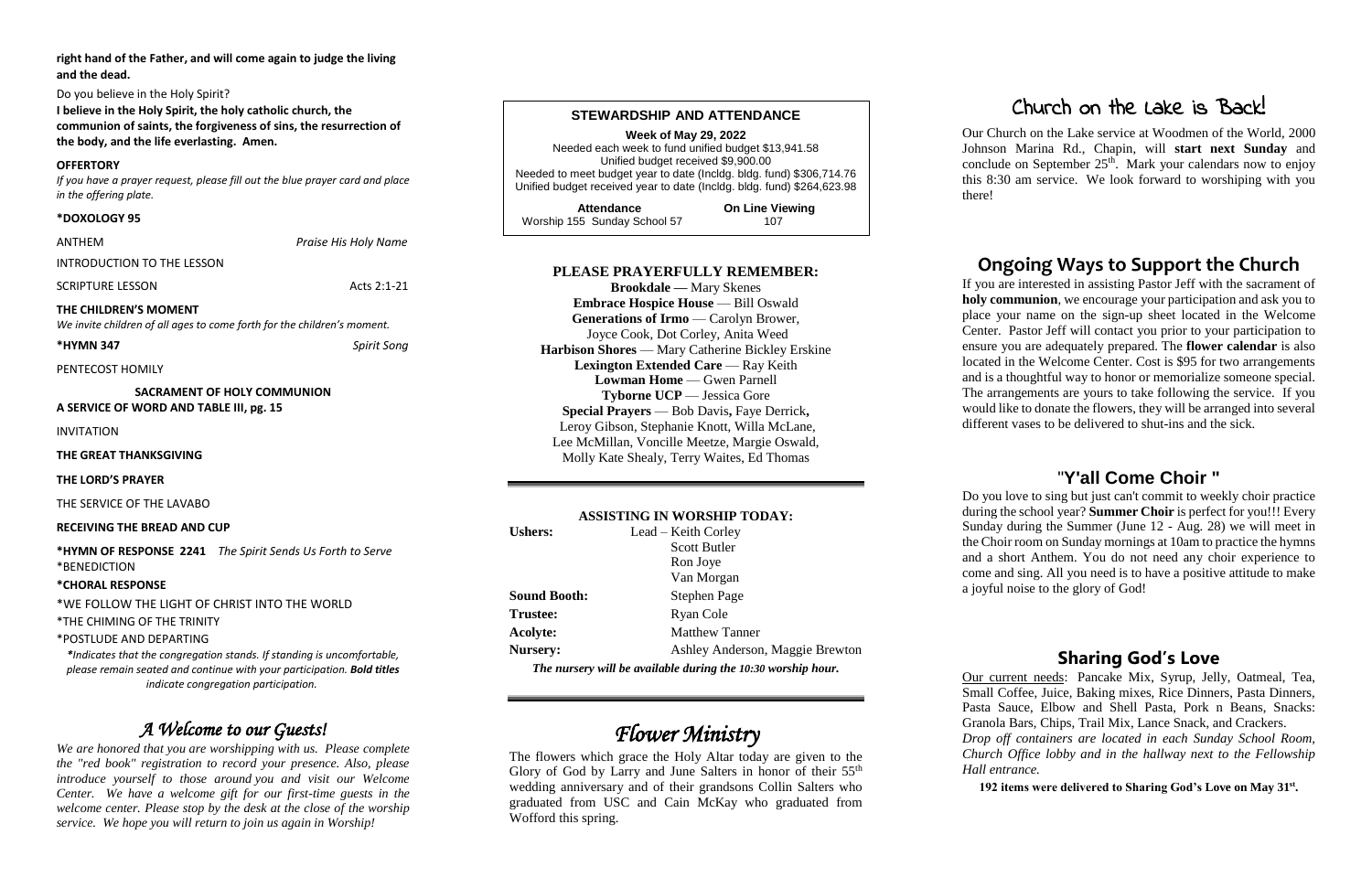#### **Short Term Sunday Study**

Have you ever wondered about hearing God? Would you like to learn Listening Prayer in a practical way? Would you like to experientially know God?

If you would like to learn and practice listening prayer, to grow deeper in relationship with God and experientially know Him, then this is the study for you. The book for this class is called: Can you hear me? Tuning in to the God who speaks - By: Brad Jersak.

#### **Fall+CR'S** Faith Circle<br>Day Father's Day Bull  **Father's Day Bulletin**

We will meet **Sunday mornings from 9:15 to 10:15 AM beginning June 12, 2022**, in the Green Room downstairs (4th room on the left). If you have trouble with the stairs, please let Heather know. If you would like to participate please contact Heather Magann via email at [hmagann@gmail.com](mailto:hmagann@gmail.com) or by phone at 843-446-7280, text works as well, this way we will know how many books to order.

#### Sermon Notes



*Registration sheets are available in the Welcome Center.*

# Happ

 The women of Faith Circle are again planning a very special bulletin to honor or remember all those men who are special to us…fathers, grandfathers, uncles, brothers, friends, etc.

To list the names of special men you would like to remember in our Father's Day bulletin, please fill out the form found on the back of this page, and put it, along with payment of **at least \$1.00 per name**, in an envelope marked "**Father's Day**." Checks should be made payable to "**Faith Circle**." Please be sure to fill out all the information on the form and **print clearly**! Honor those living on the "in honor" of lines, and remember those who are deceased on the "in memory" of lines. We regret that due to space we are unable to print special messages -- **only the names** of those we wish to honor in this special way. We are sure you will want to include all those men who are special to you. Please give to any member of Faith Circle or drop in the offering plate.



Money raised through this bulletin will be used for mission projects of the United Methodist Women as well as mission projects such as the Homeless Outreach Ministry, Salkehatchie, and congregational and community needs.

#### **Deadline is Sunday, June 12, 2022**

| In honor of $\overline{\phantom{a}}$     |  |
|------------------------------------------|--|
|                                          |  |
|                                          |  |
| By                                       |  |
| In honor of $\overline{\phantom{a}}$     |  |
| By                                       |  |
|                                          |  |
|                                          |  |
|                                          |  |
|                                          |  |
|                                          |  |
|                                          |  |
|                                          |  |
|                                          |  |
| In memory of $\overline{\qquad \qquad }$ |  |